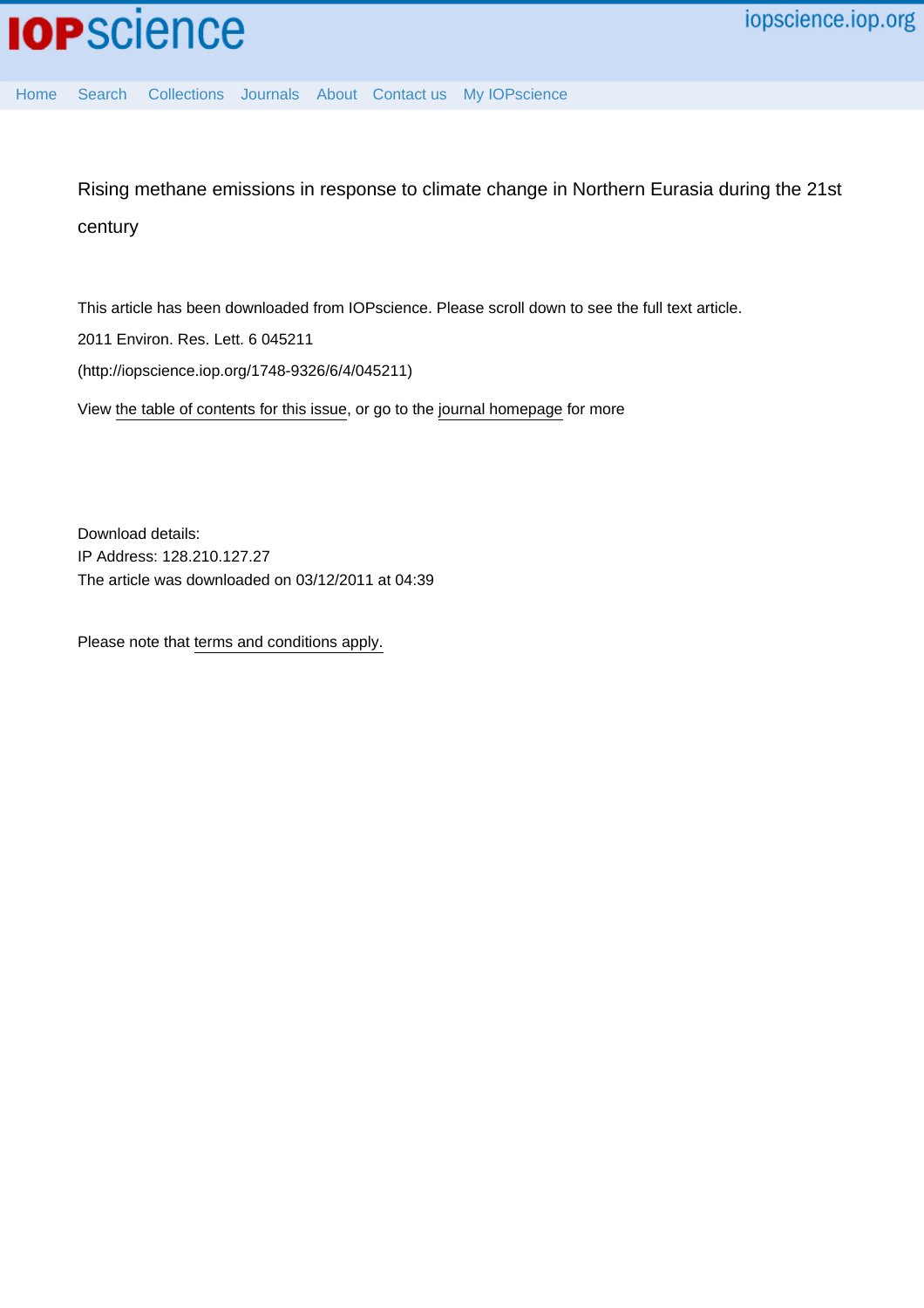Environ. Res. Lett. **6** (2011) 045211 (9pp) [doi:10.1088/1748-9326/6/4/045211](http://dx.doi.org/10.1088/1748-9326/6/4/045211)

# **Rising methane emissions in response to climate change in Northern Eurasia during the 21st century**

# **Xudong Zhu**<sup>1</sup> **, Qianlai Zhuang**<sup>1</sup>*,*<sup>2</sup> **, Min Chen**<sup>1</sup> **, Andrey Sirin**<sup>3</sup> **, Jerry Melillo**<sup>4</sup> **, David Kicklighter**<sup>4</sup> **, Andrei Sokolov**<sup>5</sup> **and Lulu Song**<sup>6</sup>

<sup>1</sup> Department of Earth and Atmospheric Sciences, Purdue University, West Lafayette, IN, USA

<sup>2</sup> Department of Agronomy, Purdue University, West Lafayette, IN, USA

<sup>3</sup> Laboratory of Peatland Forestry and Amelioration, Institute of Forest Science, Russian

Academy of Sciences, Uspenskoye, Moscow Oblast, Russia

<sup>4</sup> The Ecosystems Center, Marine Biological Laboratory, Woods Hole, MA, USA

<sup>5</sup> Department of Earth, Atmospheric, and Planetary Sciences, Massachusetts Institute of

Technology, Cambridge, MA, USA

<sup>6</sup> Institute of Geographic Sciences and Natural Resources Research, Chinese Academy of Sciences, Beijing, People's Republic of China

E-mail: [zhu123@purdue.edu](mailto:zhu123@purdue.edu)

Received 31 July 2011 Accepted for publication 3 November 2011 Published 29 November 2011 Online at <stacks.iop.org/ERL/6/045211>

# **Abstract**

We used a biogeochemistry model, the Terrestrial Ecosystem Model (TEM), to examine the methane (CH4) exchanges between terrestrial ecosystems and the atmosphere in Northern Eurasia from 1971 to 2100. Multiple model simulations using various wetland extent datasets and climate change scenarios were conducted to assess the uncertainty of CH<sub>4</sub> fluxes, including emissions and consumption. On the basis of these simulations we estimate the current net emissions in the region to be 20–24 Tg CH<sub>4</sub> yr<sup>-1</sup> (1 Tg =  $10^{12}$  g), two-thirds of which are emitted during the summer. In response to climate change over the 21st century, the annual CH4 emissions in the region are projected to increase at a rate of 0.06 Tg CH<sub>4</sub> yr<sup>-1</sup>, which is an order of magnitude greater than that of annual  $CH_4$  consumption. Further, the annual net  $CH_4$ emissions are projected to increase by 6–51% under various wetland extent datasets and climate scenarios by the end of the 21st century, relative to present conditions. Spatial patterns of net  $CH<sub>4</sub>$  emissions were determined by wetland extent. Net  $CH<sub>4</sub>$  emissions were dominated by wetlands within boreal forests, grasslands and wet tundra areas in the region. Correlation analyses indicated that water table depth and soil temperature were the two most important environmental controls on both CH4 emissions and consumption in the region. Our uncertainty analyses indicated that the uncertainty in wetland extent had a larger effect on future  $CH<sub>4</sub>$ emissions than the uncertainty in future climate. This study suggests that better characterization of the spatial distribution and the natural diversity of wetlands should be a research priority for quantifying CH4 fluxes in this region.

**Keywords:** methane, wetlands, Terrestrial Ecosystem Model, Northern Eurasia S Online supplementary data available from <stacks.iop.org/ERL/6/045211/mmedia>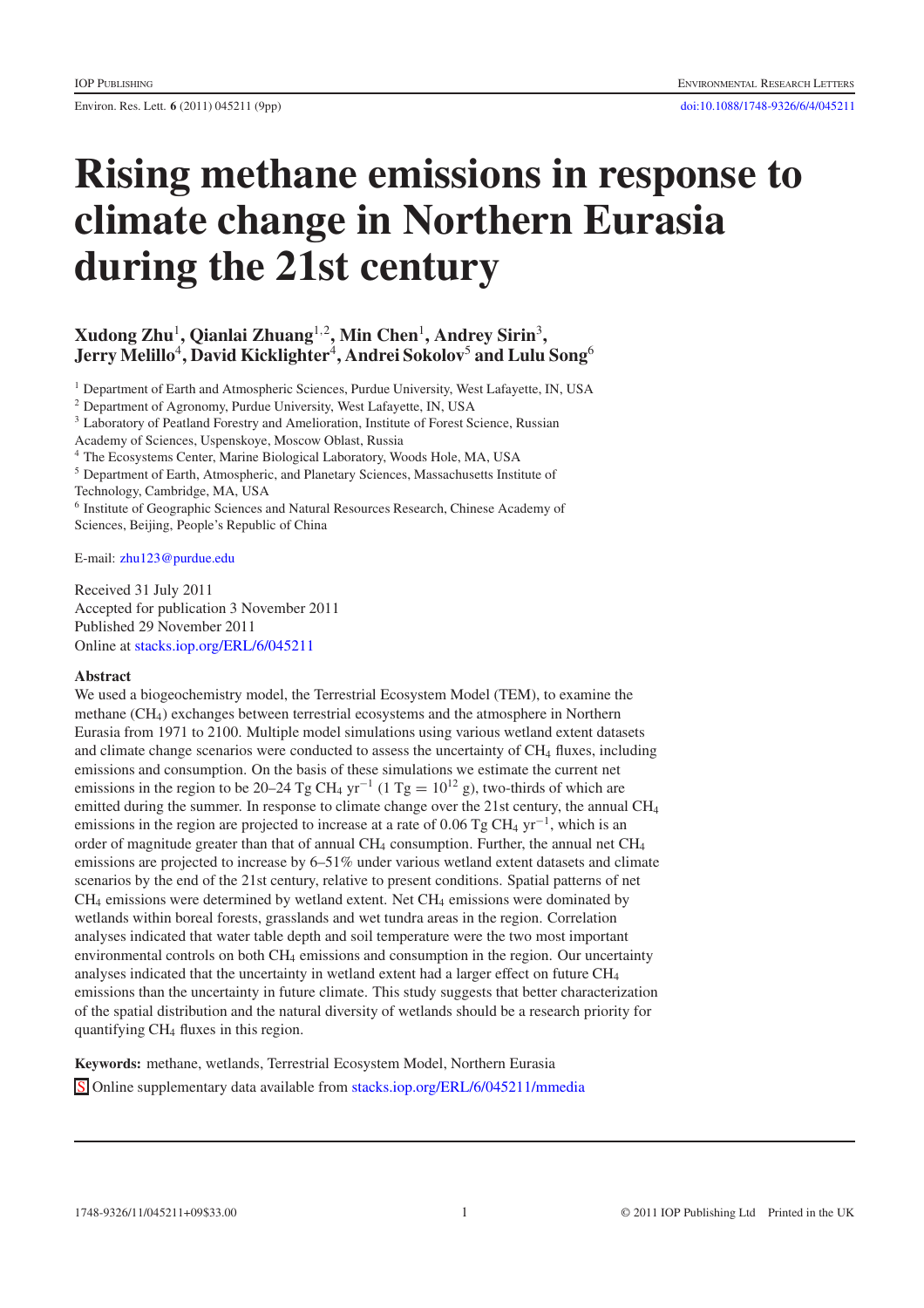# **1. Introduction**

Next to carbon dioxide  $(CO_2)$ , methane  $(CH_4)$  is the most important greenhouse gas contributing to global climate change. While  $CO<sub>2</sub>$  has been responsible for a majority of the increases in radiative forcing, the steep rate of increase in atmospheric CH4 is also of great concern because it is 25 times more effective on a per unit mass basis than  $CO<sub>2</sub>$  in absorbing long-wave radiation on a 100 yr time scale (IPCC [2007\)](#page-9-0). The contribution of CH4 to radiative forcing from pre-industrial to present time is estimated to be about 20% of that from all greenhouse gases (Le Mer and Roger [2001\)](#page-9-1). Atmospheric CH4 has a wide variety of natural and anthropogenic sources, and the most important natural sources are wetlands (Bartlett and Harriss [1993,](#page-8-0) Wuebbles and Hayhoe [2002\)](#page-9-2). The total global CH4 source is relatively well constrained from atmospheric observations, but the strength and trends of the contributing sources are considerably less known due to high spatial and temporal variability (IPCC [2007\)](#page-9-0).

Net methane emissions from terrestrial ecosystems are determined by two different microbial processes: methanogenesis, which produces methane, and methanotrophy, which consumes methane. Methanogenesis occurs under anaerobic conditions such as typically found in wetlands and depends mainly on soil organic matter and vegetation. In contrast, methanotrophy occurs in aerobic soils or aerated surface waters and is strongly controlled by availability of oxygen. Both processes are influenced by water table depth, soil temperature and pH (Walter and Heimann [2000,](#page-9-3) MacDonald *et al* [1998\)](#page-9-4).

Northern Eurasia accounts for 60% of the terrestrial land cover north of 40◦N and contains vast areas of wetlands, especially peatlands, which contain a large amount of organic carbon and are often underlain by continuous and discontinuous permafrost (NEESPI [2004\)](#page-9-5). Compared with low latitudes, the region, especially its northern areas, has been experiencing more dramatic environmental changes, including increasing temperatures, melting of permafrost, changes in precipitation and prolonged growing seasons (Fedorov [1996,](#page-8-1) Romanovsky *et al* [2000,](#page-9-6) IPCC [2007\)](#page-9-0). These changes in climate, plant, soil thermal and hydrological conditions have resulted in changes in the magnitude and timing of CH4 emissions and consumption (e.g., Friborg *et al* [1997,](#page-8-2) West and Schmidt [1998,](#page-9-7) Zimov *et al* [2006\)](#page-9-8).

To quantify CH4 fluxes at regional and global levels, many large-spatial-scale biogeochemical models have been developed to estimate current and future  $CH<sub>4</sub>$  exchanges between terrestrial ecosystems and the atmosphere (Cao *et al* [1996,](#page-8-3) Christensen *et al* [1996,](#page-8-4) Walter *et al* [2001\)](#page-9-9). Large uncertainties exist in the regional and global CH<sub>4</sub> budgets from these model studies. Cao *et al* [\(1996\)](#page-8-3) estimated global CH<sub>4</sub> emissions to be 145 Tg CH<sub>4</sub> yr<sup>-1</sup> (1 Tg =  $10^{12}$  g), of which 24 Tg CH<sub>4</sub> yr<sup>-1</sup> was from natural wetlands. Christensen *et al* [\(1996\)](#page-8-4) gave a CH<sub>4</sub> flux of 20 Tg CH<sub>4</sub> yr<sup>-1</sup> from northern wetlands (*>*50◦N). Walter *et al* [\(2001\)](#page-9-9) put the estimate of global annual CH4 emissions from wetlands to be 260 Tg CH<sub>4</sub> yr<sup>-1</sup>, of which 25% originated from wetlands north of 30<sup>°</sup>N. One uncertainty in regional and global CH<sub>4</sub> budgets arises from uncertainty in the extent of wetlands, for it

is difficult to characterize inundated areas and their dynamics in a broad range of environmental conditions. For instance, a recent model study conducted by Petrescu *et al* [\(2010\)](#page-9-10) put the estimate of current CH4 emissions from circum-arctic wetlands (*<*5 ◦C for mean annual air temperature) in a broad range (between 38 and 157 Tg CH<sub>4</sub> yr<sup>-1</sup>) based on multiple existing or modeled wetland extent datasets. Uncertainty in future climate is another source of uncertainty for estimates of future CH4 exchanges between terrestrial ecosystems and the atmosphere. This climate uncertainty among estimates from global climate models is largely the result of different assumptions about effective climate sensitivity of the earth system, the strength of aerosol forcing, and the rate at which heat is mixed into the deep ocean (Meehl *et al* [2007\)](#page-9-11).

To date, there is a lack of comprehensive estimates of CH4 fluxes for Northern Eurasia that consider both emissions and consumption of CH<sub>4</sub> within different wetland types. Furthermore, little information is currently available about how regional CH4 dynamics in Northern Eurasia will respond to transient changes in future climate. Here, we apply a processbased biogeochemistry model to examine how uncertainty in wetland extent and future climate influence projected CH4 fluxes between terrestrial ecosystems and the atmosphere in Northern Eurasia over the 21st century.

#### **2. Methods**

# *2.1. Overview*

In this study, we conducted simulations of  $CH<sub>4</sub>$  fluxes in Northern Eurasia during 1971–2100 with the Terrestrial Ecosystem Model (TEM, (Zhuang *et al* [2004\)](#page-9-12)) based on three wetland extent datasets and six future climate scenarios. First, we examined the responses of  $CH<sub>4</sub>$  fluxes simulated by TEM with three wetland extent datasets to both historical and six future climate scenarios. Then, we assessed the spatial distribution and temporal variability of  $CH<sub>4</sub>$  fluxes among different simulations in both the historical period and the future. Finally, we identified the key controls on  $CH<sub>4</sub>$  dynamics for both emission and consumption with correlation analyses.

#### *2.2. Model and data*

The biogeochemistry model TEM explicitly simulates the processes of CH4 production (methanogenesis) and CH4 oxidation (methanotrophy), as well as the transport of the gas between the soil and the atmosphere (Zhuang *et al* [2004\)](#page-9-12). The net CH4 emissions from soils to the atmosphere are the total of the CH4 fluxes at the soil/water–atmosphere boundary via different transport pathways (see supplementary material for detailed model description available at [stacks.iop.org/ERL/6/](stacks.iop.org/ERL/6/045211/mmedia) [045211/mmedia\)](stacks.iop.org/ERL/6/045211/mmedia). To make spatially and temporally explicit estimates of CH<sub>4</sub> fluxes over Northern Eurasia with TEM, we used data of climate, wetland extent, vegetation type, soils, elevation and atmospheric  $CO<sub>2</sub>$  from a variety of sources. Detailed descriptions of data and processing methods are provided as supplementary material (available at [stacks.iop.](stacks.iop.org/ERL/6/045211/mmedia) [org/ERL/6/045211/mmedia\)](stacks.iop.org/ERL/6/045211/mmedia).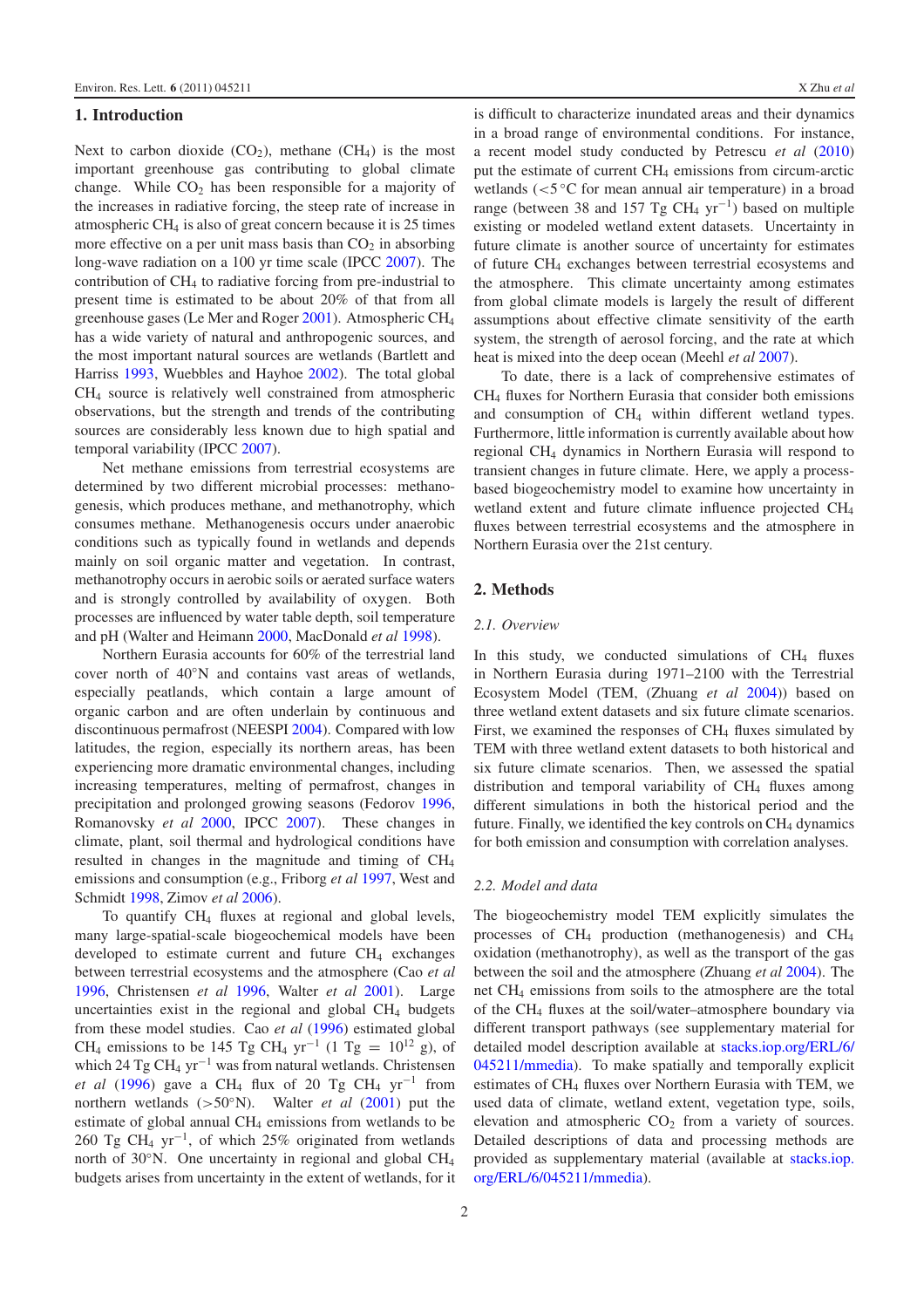# *2.3. Simulation protocol*

TEM was applied to simulate both CH<sub>4</sub> emissions and consumption from both wetland and upland ecosystems in Northern Eurasia from 1971 to 2100 at a  $0.5° \times 0.5°$  spatial resolution. Both wetland and upland ecosystems may occur in each grid cell. The ecosystem-specific  $CH<sub>4</sub>$  flux estimates were then area-weighted for each grid cell, as defined by the corresponding wetland extent datasets. We defined the regional net CH4 emissions as the difference between CH4 emissions from wetland ecosystems and CH4 consumption in upland ecosystems. The model parameterization and validation were conducted in a previous study (Zhuang *et al* [2004\)](#page-9-12), and the same parameter sets were used in this study.

In order to assess the estimate uncertainty of CH<sub>4</sub> emissions and consumption over Northern Eurasia, associated with wetland extent and climate change, we conducted three sets of simulations with TEM based on three wetland extent datasets: WET1 (Matthews and Fung [1987\)](#page-9-13), WET2 (Lehner and Döll [2004\)](#page-9-14), and WET3 (Papa *et al* [2010\)](#page-9-15) (see supplementary material for explanations of each dataset available at [stacks.iop.org/ERL/6/045211/mmedia\)](stacks.iop.org/ERL/6/045211/mmedia). For the historical period (1971–2000), each set of simulations contained one model run driven by historical climate data. For the future period (2001–100), each set of simulations was driven by one of six climate change scenarios developed by Sokolov *et al* [\(2005\)](#page-9-16) that represented high and median climate responses to anthropogenic emissions based on either a 'business-as-usual' scenario or a level 1 stabilization scenario. See supplementary material (available at [stacks.iop.org/ERL/](stacks.iop.org/ERL/6/045211/mmedia) [6/045211/mmedia\)](stacks.iop.org/ERL/6/045211/mmedia) for more details of climate scenarios.

#### *2.4. Statistical analysis*

We used the Mann–Kendall trend analysis method (Hamed and Ramachandra Rao [1998\)](#page-8-5) to check the trend of the time-series data. Pearson's correlation coefficient was used to calculate the correlation coefficients between environmental factors and CH4 fluxes. All the statistical analyses were conducted in MATLAB (The MathWorks, Inc., MA, USA).

#### **3. Results and discussion**

#### *3.1. Spatial distribution of CH*<sup>4</sup> *fluxes*

The net  $CH_4$  emissions, the difference between emissions and consumption, showed substantial spatial variation over Northern Eurasia, with different spatial patterns visible among the three simulations with WET1, WET2 and WET3 (figure [1\)](#page-4-0). During the 1990s, some ecosystems acted as a source of atmospheric CH<sub>4</sub>, contributing up to 10 g CH<sub>4</sub> m<sup>-2</sup> yr<sup>-1</sup>, and some dry ecosystems consumed up to 2 g CH<sub>4</sub> m<sup>-2</sup> yr<sup>-1</sup>. A major source of atmospheric CH4 was found in western Siberia where wetland ecosystems were identified in all three wetland extent datasets; strong sinks of atmospheric CH<sub>4</sub> were found mainly in the western and southern parts of Northern Eurasia, while other areas acted as weak sinks of atmospheric  $CH<sub>4</sub>$ . During the 2090s, the magnitude of net  $CH<sub>4</sub>$  emissions is projected to increase for each of the simulations with an unchanged general spatial pattern (figure [1\)](#page-4-0).

Northern Eurasia as a whole acted as a  $CH<sub>4</sub>$  source of  $21 \pm 2.5$  Tg CH<sub>4</sub> yr<sup>-1</sup> during the 1990s. This source was represented by net CH4 emissions, which were the difference between the CH<sub>4</sub> emissions at  $26 \pm 2.4$  Tg CH<sub>4</sub> yr<sup>-1</sup>, and the CH<sub>4</sub> consumption at  $5 \pm 0.1$  Tg CH<sub>4</sub> yr<sup>-1</sup> over the total area of 28*.*87 million km2. The three sets of simulations gave different magnitudes of CH4 emissions and consumption due to the differences in the spatial distribution of wetland extent in the various datasets (figure S3, table S2 (available at [stacks.iop.org/ERL/6/045211/mmedia\)](stacks.iop.org/ERL/6/045211/mmedia)). Our estimates of net CH4 emissions in Northern Eurasia were comparable to those modeled in previous studies (18–33 Tg CH4 yr−1, Anisimov [2007,](#page-8-6) Denisov *et al* [2010\)](#page-8-7). The source of CH4 emissions was dominated by wetlands within boreal forests, grasslands and wet tundra areas in the region. Among all ecosystem types, boreal forest accounted for the largest amount of CH<sub>4</sub> fluxes in both emissions (9  $\pm$  3.7 Tg CH<sub>4</sub> yr<sup>-1</sup>, figure [2\(](#page-5-0)a)) and consumption ( $2 \pm 0.1$  Tg CH<sub>4</sub> yr<sup>-1</sup>, figure [2\(](#page-5-0)b)) because of its vast wetland areas (table S2 available at [stacks.iop.org/ERL/6/](stacks.iop.org/ERL/6/045211/mmedia) [045211/mmedia\)](stacks.iop.org/ERL/6/045211/mmedia).

On a per unit area basis, there were significant differences in variation patterns across ecosystems both in  $CH<sub>4</sub>$  emissions and consumption, compared with those for the regional total fluxes. For  $CH_4$  emissions, the magnitude varied from  $20 \pm 0.9$  mg CH<sub>4</sub> m<sup>-2</sup> d<sup>-1</sup> in alpine tundra to 198 ± 68.3 mg CH<sub>4</sub> m<sup>-2</sup> d<sup>-1</sup> in xeric woodlands, with a mean of 93  $\pm$  14.6 mg CH<sub>4</sub> m<sup>-2</sup> d<sup>-1</sup> for all ecosystem types (figure  $2(c)$  $2(c)$ ). For CH<sub>4</sub> consumption, the magnitude varied from  $0.3 \pm 0.0$  mg CH<sub>4</sub> m<sup>-2</sup> d<sup>-1</sup> in alpine tundra to  $0.7 \pm$ 0.0 mg CH<sub>4</sub> m<sup> $-2$ </sup> d<sup> $-1$ </sup> in temperate coniferous forests and xeric shrublands, with a mean of  $0.6 \pm 0.0$  mg CH<sub>4</sub> m<sup>-2</sup> d<sup>-1</sup> for all ecosystem types (figure  $2(d)$  $2(d)$ ). Overall, ecosystems located in the warmer southern and western regions had higher CH4 fluxes than the colder northern regions (figure S2a available at [stacks.iop.org/ERL/6/045211/mmedia\)](stacks.iop.org/ERL/6/045211/mmedia).

Apart from the different magnitudes of  $CH<sub>4</sub>$  fluxes per unit area across ecosystems, discrepancies were found among the three simulations although model parameters and climate inputs for a specific ecosystem were the same during the 1990s. These discrepancies were caused by different spatial distributions of wetland extent for each dataset: the spatial overlay of wetland distribution and vegetation types for the three simulations presented different spatial patterns for wetland types ('wetland–vegetation' combination), which gave different averaged climate conditions, affecting averaged CH<sub>4</sub> fluxes for a specific wetland type. For example, wetlands within xeric shrublands, which presented very different spatial patterns among the three wetland extent datasets (figure S3 available at [stacks.iop.org/ERL/6/045211/mmedia\)](stacks.iop.org/ERL/6/045211/mmedia), showed large differences in CH<sub>4</sub> emissions among the three simulations (figure  $2(c)$  $2(c)$ ). In general, it seemed the differences in wetland extent in the warmer southern ecosystems had more influence on CH4 emissions than in the colder northern ecosystems, which implied that it was more important to get accurate wetland extent data for modeling CH<sub>4</sub> emissions in warmer southern ecosystems in this region.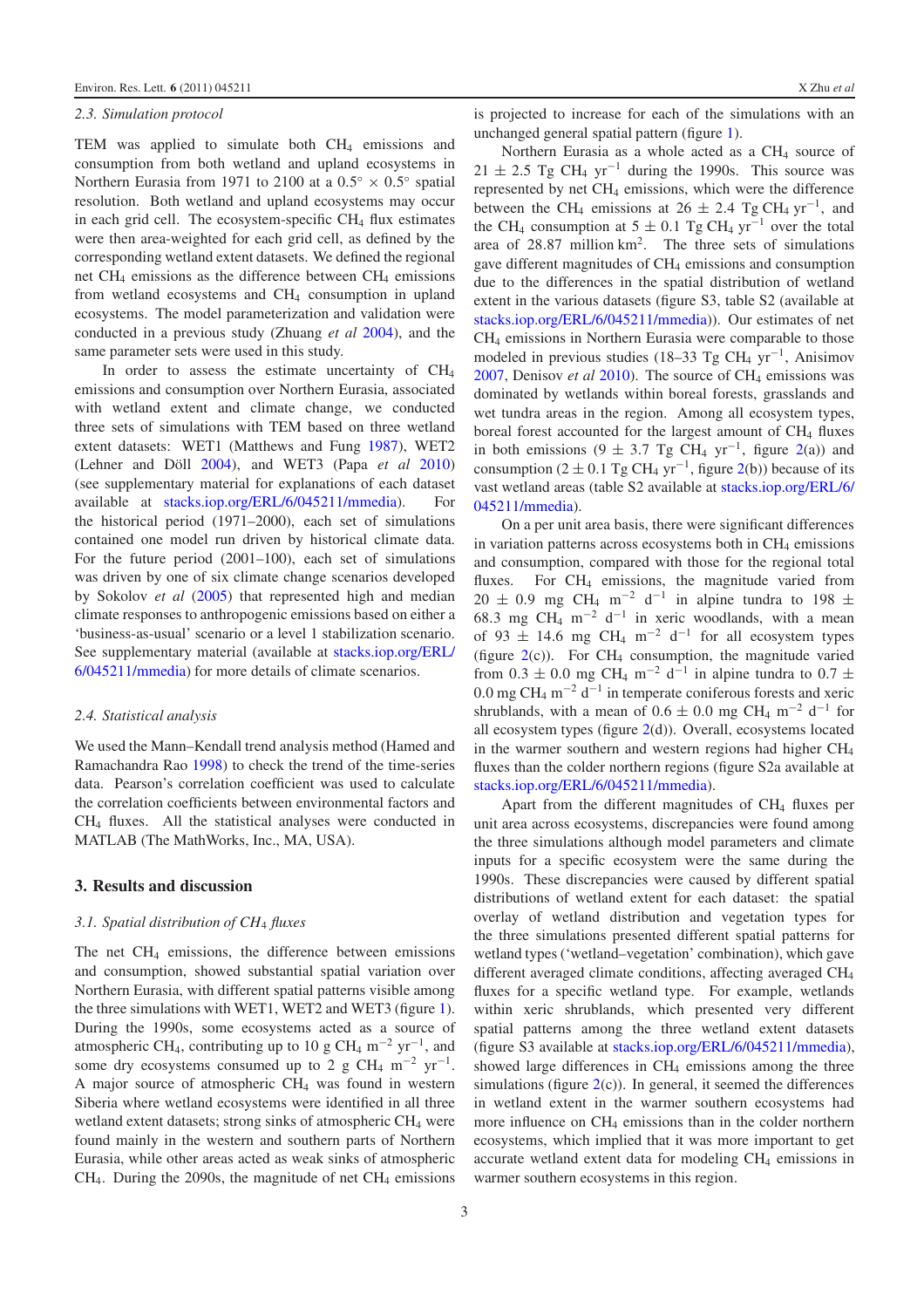<span id="page-4-0"></span>

**Figure 1.** Spatial patterns of simulated annual net methane emissions with three wetland extent datasets across Northern Eurasia during the 1990s and the 2090s. For the 2090s, the simulated net methane emissions from future climate scenarios are averaged. Positive values indicate net release of methane to the atmosphere and negative values indicate net consumption of atmospheric methane by soils. Distribution of wetlands represented by the three datasets are compared in figure S3 (available at [stacks.iop.org/ERL/6/045211/mmedia\)](stacks.iop.org/ERL/6/045211/mmedia).

We compared our simulated daily CH<sub>4</sub> emissions and consumption against site measurements in Northern Eurasia for recent years. We found that, for tundra ecosystems, the mean modeled estimates of net methane emissions during the growing season (60 mg CH<sub>4</sub> m<sup>-2</sup> d<sup>-1</sup>) were within the range of measurements  $(4–195 \text{ mg CH}_4 \text{ m}^{-2} \text{ d}^{-1}$ , Heyer *et al* [2002\)](#page-8-8). For boreal forest ecosystems, the mean estimates of net methane emissions during the growing season (60– 228 mg CH<sub>4</sub> m<sup>-2</sup> d<sup>-1</sup>) were well within the range of measured values (21–233 mg CH4 m−<sup>2</sup> d−<sup>1</sup> (Takeuchi *et al* [2003\)](#page-9-17); 124 and 209 mg CH<sub>4</sub> m<sup>-2</sup> d<sup>-1</sup>-median for eutrophic and oligotrophic wetlands, respectively (Glagolev *et al* [2008\)](#page-8-9). However, for grassland ecosystems, the mean modeled estimates of net methane emissions during the growing season (230 mg CH<sub>4</sub> m<sup>-2</sup> d<sup>-1</sup>) was higher than the observed rates from 73 to 166 mg CH4 m−<sup>2</sup> d−<sup>1</sup> (Tsuyuzaki *et al* [2001\)](#page-9-18). The mean modeled estimates of net methane consumption during the growing season  $(0.6-1.4 \text{ mg } CH_4 \text{ m}^{-2} \text{ d}^{-1})$ was at the low end of the observed rates, from 0.3 to 5*.*3 mg CH4 m−<sup>2</sup> d−<sup>1</sup> (Gal'chenko *et al* [2001\)](#page-8-10), while the simulated annual consumption (0.12–0.27 g CH<sub>4</sub> m<sup>-2</sup> yr<sup>-1</sup>)

was above the high end of the range of measurements (0.04– 0*.*12 g CH4 m−<sup>2</sup> yr−1, Flessa *et al* [2008\)](#page-8-11).

### *3.2. Temporal variations of CH*<sup>4</sup> *fluxes*

The annual CH<sub>4</sub> fluxes over Northern Eurasia exhibited a significant interannual variability from 1971 to 2100 (figure  $3$ ). In all three sets of simulations, CH<sub>4</sub> emissions increased much more rapidly than consumption in both the historical period and the future. For  $CH<sub>4</sub>$  emissions, there were notable differences among the three sets of simulations during the historical period. The WET1 simulation gave an obviously higher flux of annual  $CH<sub>4</sub>$  emissions ( $\sim$ 29 Tg CH<sub>4</sub> yr<sup>-1</sup> during the 1990s) than the other two simulations ( $\sim$ 25 Tg CH<sub>4</sub> yr<sup>-1</sup> during the 1990s). From 1971 to 2100, the annual  $CH_4$  emissions for all the three sets of simulations showed significant increasing trends at the rates of  $0.056 \pm 0.027$  Tg CH<sub>4</sub> yr<sup>-1</sup> for the WET1 simulations,  $0.055 \pm$ 0*.*025 Tg CH4 yr−<sup>1</sup> for WET2, and 0*.*059±0*.*033 Tg CH4 yr−<sup>1</sup> for WET3. For  $CH_4$  consumption, the three sets of simulations gave similar results during the historical period, while the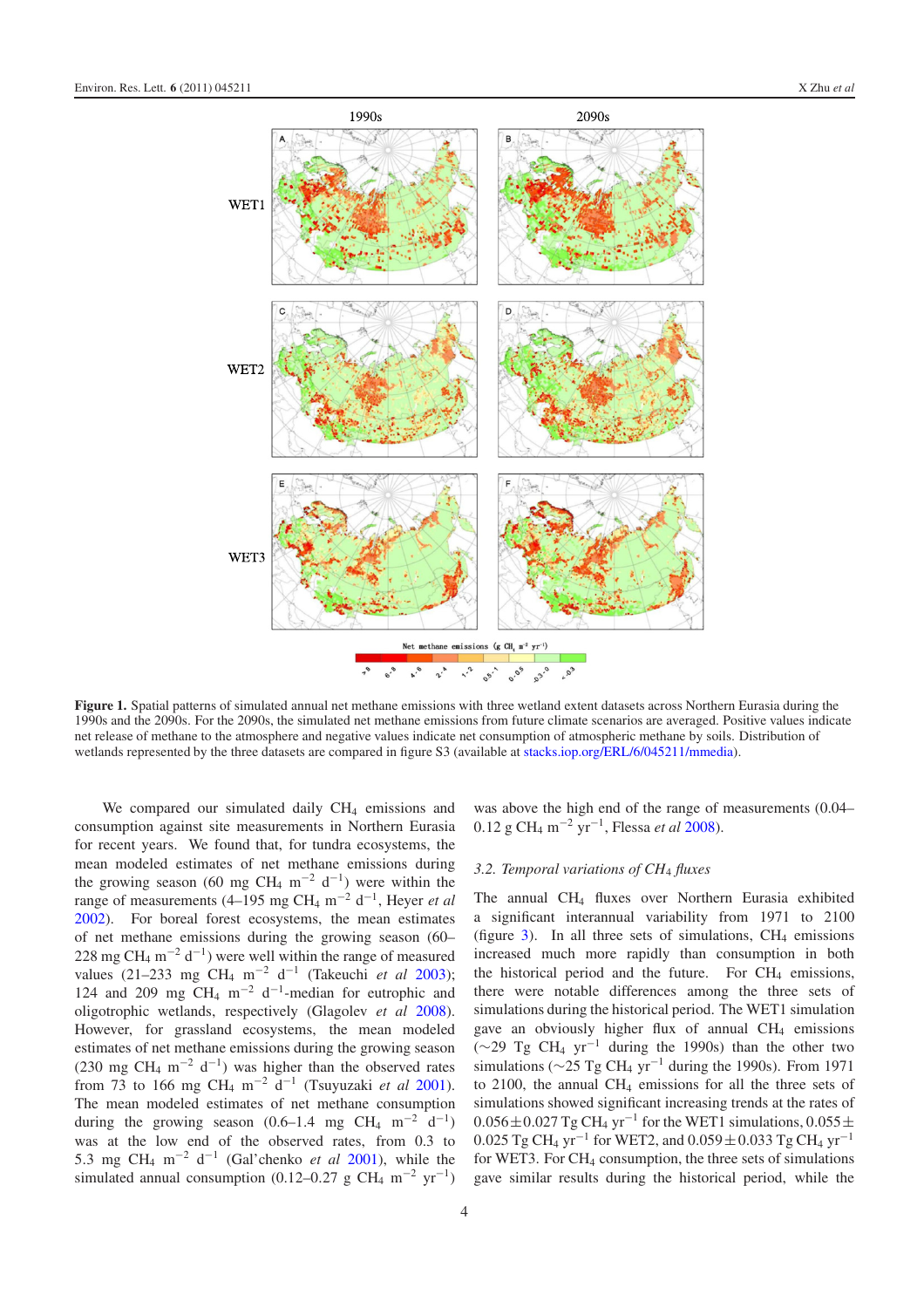<span id="page-5-0"></span>

**Figure 2.** Methane emissions from different ecosystems in Northern Eurasia during the 1990s. Ecosystem types: alpine tundra (AT), wet tundra (WT), boreal forests (BF), temperate coniferous forests (CF), temperate deciduous forests (DF), grasslands (GL), xeric shrublands (XS), xeric woodlands (XW).

magnitudes grew increasingly different in the future under different climatic scenarios. The long-term increasing rate of annual CH4 consumption for the three sets of simulations was  $0.006 \pm 0.003$  Tg CH<sub>4</sub> yr<sup>-1</sup>.

Our simulations projected that the annual net  $CH<sub>4</sub>$ emissions will increase by 6–51% under various wetland extent datasets and future climate scenarios by the end of the 21st century in comparison with the present conditions. The annual net CH4 emissions increased from 23 Tg CH4 yr−<sup>1</sup> in the 1970s to  $29 \pm 2.6$  Tg CH<sub>4</sub> yr<sup>-1</sup> in the 2090s in the WET1 simulation, from 19 to  $25 \pm 2.6$  Tg CH<sub>4</sub> yr<sup>-1</sup> in WET2, and from 19 to  $25 \pm 3.7$  Tg CH<sub>4</sub> yr<sup>-1</sup> in WET3 (table [1\)](#page-6-1). The averaged

25% increase of net methane emissions in this century in our multiple model simulations was within the same range as other studies. For example, Anisimov [\(2007\)](#page-8-6) reported a 15– 25% increase by the middle of this century, and an increase of 30% and more by 2080 for most fragile and methane 'rich' Arctic zone. After comparing estimated annual net CH4 emissions from the three sets of simulations, we found the differences in CH<sub>4</sub> emissions between WE1 and WET2/WET3 simulations to be comparable with the differences we found between changing climate scenarios. Taking one standard error as the measure of uncertainty, the estimate uncertainty of CH4 emissions from wetland extent (*>*2 Tg CH4 yr−1) was greater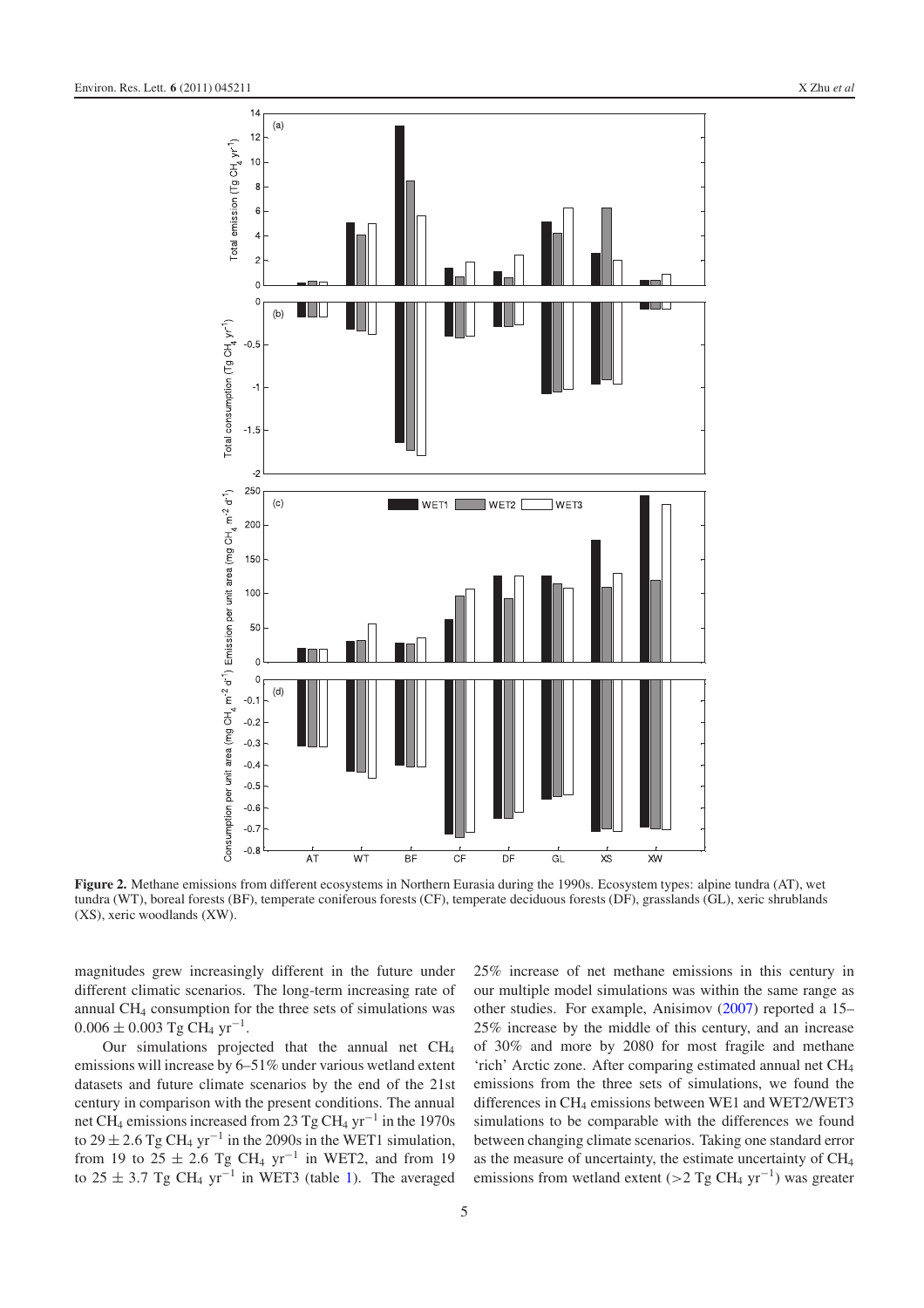<span id="page-6-0"></span>

<span id="page-6-1"></span>**Figure 3.** Interannual variations in annual methane emission (a) and consumption (b) over Northern Eurasia, using three wetland extent datasets (WET1—solid line; WET2—broken line; WET3—dotted line) and six climate change scenarios.

<span id="page-6-2"></span>Table 1. Temporal variation in annual net emissions of CH<sub>4</sub> (Tg CH<sub>4</sub> yr<sup>-1</sup>) (averaged for future climate scenarios) over Northern Eurasia using three wetland extent datasets.

|                  | 1970s | 2000s          | 2030s          | 2060s          | 2090s            |
|------------------|-------|----------------|----------------|----------------|------------------|
| WFT1             | 22.85 | $24.35 + 0.08$ | $25.59 + 0.49$ | $27.27 + 1.64$ | $28.84 \pm 2.64$ |
| WFT <sub>2</sub> | 1915  | $20.78 + 0.11$ | $21.97 + 0.44$ | $23.40 + 1.41$ | $24.99 + 2.59$   |
| WFT3             | 18.73 | $20.08 + 0.12$ | $21.19 + 0.41$ | $22.81 + 1.64$ | $25.08 + 3.66$   |

**Table 2.** Pearson correlations between annual methane emissions/consumption and environmental variables over Northern Eurasia in the historical period (1971–2000).

| Variable    | Soil<br>temperature | Annual<br>precipitation | Annual mean<br>soil moisture | Water table<br>depth | <b>NPP</b>     |
|-------------|---------------------|-------------------------|------------------------------|----------------------|----------------|
| Consumption | $0.89^{\rm a}$      | $0.53^{\rm a}$          | $-0.08$                      | 0.98 <sup>a</sup>    | 0.34           |
| Emissions   | 0.79 <sup>a</sup>   | $0.45^{b}$              | 0.06                         | $0.80^{\rm a}$       | $0.50^{\rm a}$ |

 $P < 0.01$ ,  $P < 0.05$ .

than the uncertainty from climate scenarios except for the very end of the 21st century (table [1,](#page-6-1) figure [3\)](#page-6-0).

The temporal dynamics of  $CH<sub>4</sub>$  fluxes showed substantial seasonal variation for the three sets of simulations, with weak fluxes in the winter and strong fluxes in the summer (figure [4\)](#page-7-0). The monthly  $CH_4$  emissions over the region were quite different in magnitude, particularly for peak fluxes (figure  $4(a)$  $4(a)$ ), while monthly CH<sub>4</sub> consumption had only small differences (figure  $4(b)$  $4(b)$ ). The monthly CH<sub>4</sub> emissions were one order of magnitude greater than that of  $CH<sub>4</sub>$  consumption. Net  $CH_4$  emissions had a maximum monthly  $CH_4$  source of 5*.*0 Tg CH4 mon−<sup>1</sup> in July (averaged for all simulations). Summer (May, June and July) was responsible for two-thirds of the annual net CH<sub>4</sub> emissions.

#### *3.3. Impact of environmental factors on CH*<sup>4</sup> *fluxes*

To identify the key controls on CH<sub>4</sub> fluxes in Northern Eurasia, we examined correlations between environmental factors and CH4 fluxes. Correlation analyses were performed between regional total CH4 fluxes (emissions and consumption) and regional averaged environmental factors over all of Northern Eurasia. Our analysis indicated that increases in water table depth, soil temperature and labile carbon availability associated with climate change were the major factors that caused an increase in  $CH<sub>4</sub>$  emissions on an annual basis (table [2\)](#page-6-2). Specifically, methane emissions were strongly correlated  $(N = 30 \text{ years}, P < 0.01)$  with water table depth  $(r = 0.80)$ , soil temperature  $(r = 0.79)$ ,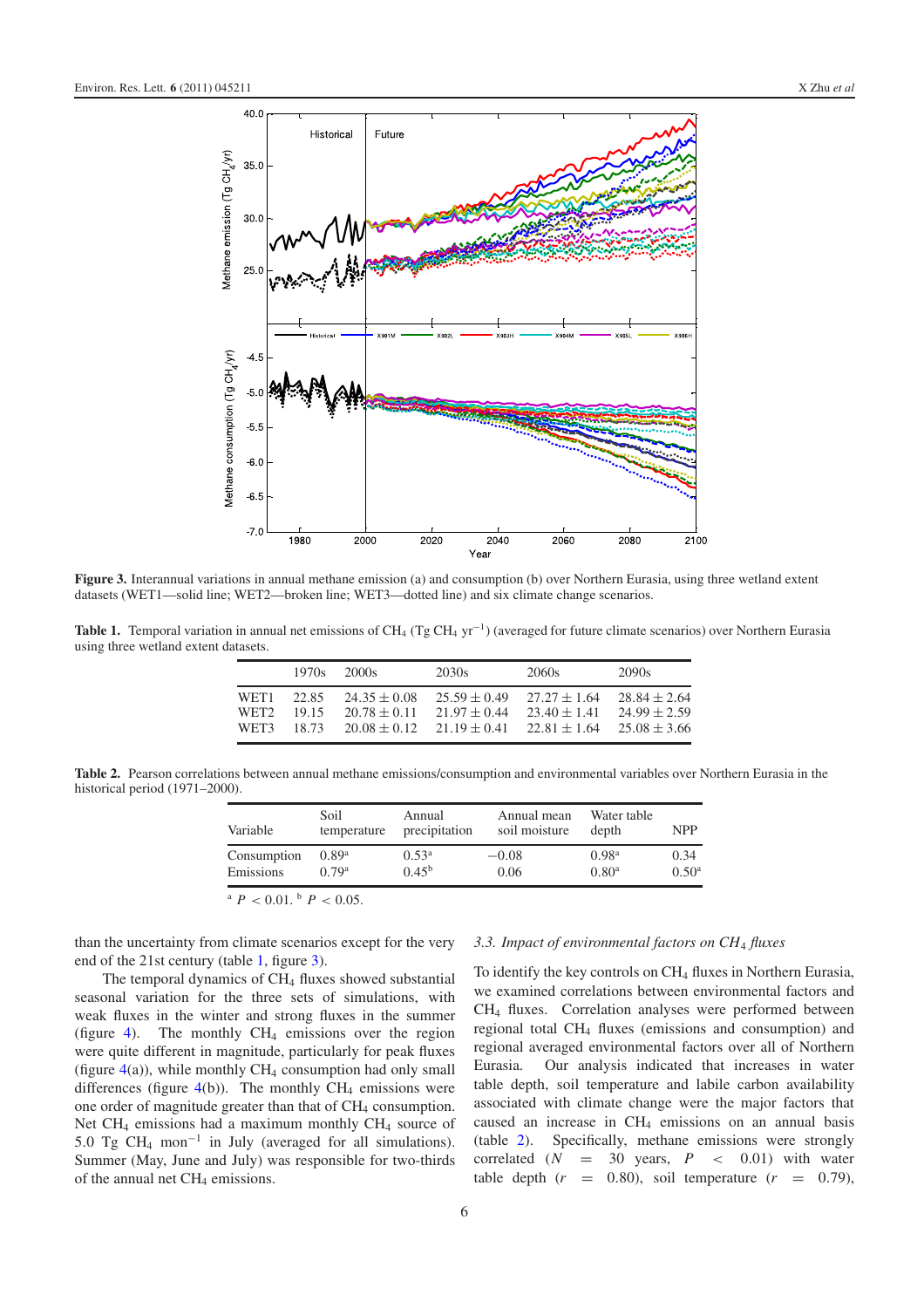<span id="page-7-0"></span>

<span id="page-7-1"></span>**Figure 4.** Seasonal dynamics of averaged monthly fluxes of CH<sub>4</sub> emission (a) and consumption (b) during the 1990s.

and NPP  $(r = 0.50)$ . The significant influences of soil temperature (figure  $5(b)$  $5(b)$ ) and labile carbon availability (figure  $5(e)$  $5(e)$ ) on methane emissions (figure  $3(a)$  $3(a)$ ) were consistent with the conclusion that soil temperature and labile carbon availability were key factors in determining methanogenesis (e.g., Christensen *et al* [2003,](#page-8-12) Bellisario *et al* [1999\)](#page-8-13).

For CH4 consumption in Northern Eurasia, our analysis indicated that annual CH4 consumption was strongly related to water table depth, soil temperature and precipitation (table [2\)](#page-6-2). The lowering of the water table due to increases in soil temperature (figure [5\(](#page-7-1)b)) and evapotranspiration resulted in an increase in  $CH_4$  consumption (figure  $3(b)$  $3(b)$ ). A negative trend in annual mean soil moisture (figure  $5(c)$  $5(c)$ ) was noticeable, while precipitation tended to increase (figure  $5(a)$  $5(a)$ ) over our projected study period, suggesting that any potential rise in the water table caused by additional precipitation was more than counteracted by the drop in the water table due to the increase in soil temperature. The correlation between water table depth and CH4 consumption was consistent with field experiments (e.g., Nykänen et al [1998,](#page-9-19) Heikkinen et al [2002\)](#page-8-14). The importance of soil temperature to the consumption rate was also consistent with the laboratory studies of Whalen and Reeburgh [\(1996\)](#page-9-20) for soils with high CH<sub>4</sub> concentrations.



**Figure 5.** Interannual variations from 1971 to 2100 in (a) annual precipitation and simulated annual mean (b) soil temperature of the top 20 cm soil, (c) soil moisture of the top 20 cm soil, (d) water table depth and (e) net primary production (NPP).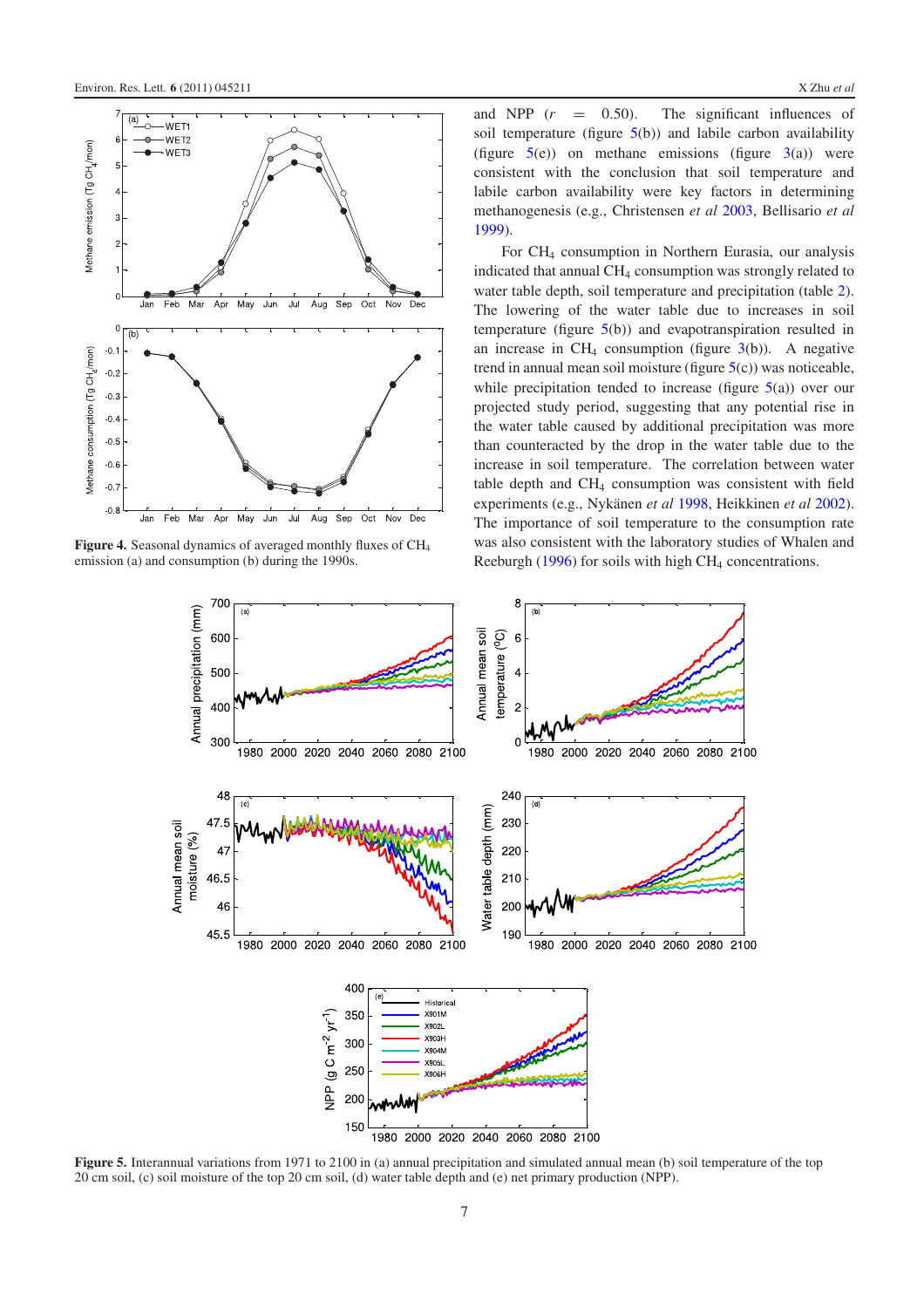# **4. Conclusions and future work**

The CH4 fluxes including emissions and consumption in Northern Eurasia were estimated with TEM for the period 1971–2100. Current net CH4 emissions were estimated to be 20–24 Tg CH<sub>4</sub> yr<sup>-1</sup>, and the magnitude is projected to increase by 6–51% under various wetland extent datasets and future climate scenarios by the end of the 21st century. Sources of CH4 emissions were dominated by wetlands within boreal forests, grasslands and wet tundra areas in the region, and spatial patterns of emissions were determined by wetland extent. Water table depth and soil temperature were the two most important environmental controls on both  $CH<sub>4</sub>$  emissions and consumption in this region. Our uncertainty analyses indicated the uncertainty in wetland extent had a larger effect on future terrestrial CH4 emissions than the uncertainty in future climate. This highlighted the importance of accurate wetland extent on modeling CH4 dynamics at the regional scale.

One of the uncertainties in regional estimates of CH4 arises from the uncertainty of the model parameterization derived from limited field measurements. Another source of uncertainty is the high variability of wetland extent data, which determines the magnitude of  $CH<sub>4</sub>$  fluxes. All three wetland extent datasets we used in the simulations represent the extraction of the global datasets, which are not aimed directly at Northern Eurasia, and do not consider specific conditions of wetlands distribution and diversity in the region, which means that they could seriously underestimate the real extent of wetland areas in the region (see Global Peatland Database [www.imcg.net,](http://www.imcg.net) Minayeva *et al* [2009,](#page-9-21) Vompersky *et al* [2005\)](#page-9-22). A large part of wetlands may not be detected by satellite sensors, and more efforts are required to develop more accurate wetlands distribution data for the region. In addition, a number of additional factors should be considered in future analyses. One is consideration of the effects of the deep carbon substrate for methane production (Sirin *et al* [1998\)](#page-9-23). Second, humaninduced disturbances can both inhibit (e.g., drainage) and enhance (e.g., ditching, damming)  $CH<sub>4</sub>$  fluxes from wetlands (Sirin and Laine [2008,](#page-9-24) Chistotin *et al* [2006,](#page-8-15) Glagolev *et al* [2008\)](#page-8-9), but these effects were not considered in our study. Large areas of wetlands in Europe, central and western parts of European Russia, southern regions of West Siberia and some in the Far East have been disturbed by human activities. To improve future assessment of CH<sub>4</sub> dynamics in this region, research priorities should be directed at better characterizing the spatial distribution and natural diversity of wetlands in the region, associated with human- and climate-induced land use and land cover changes, as well as more detailed and precise descriptions of CH4 cycling in these biogeochemically complex and spatially uneven ecosystems.

#### **Acknowledgments**

We thank Catherine Prigent for providing multiple satellitebased surface water extent datasets and invaluable comments on this letter. This study is supported through projects funded by the NASA Land Use and Land Cover Change program (NASA-NNX09AI26G), Department of Energy (DE-FG02- 08ER64599), the NSF Division of Information & Intelligent Systems (NSF-1028291), and the NSF Carbon and Water in the Earth Program (NSF-0630319). Thanks to Rosen Center for Advanced Computing (RCAC) at Purdue University for computing support.

#### <span id="page-8-13"></span><span id="page-8-6"></span><span id="page-8-0"></span>**References**

- <span id="page-8-3"></span>Anisimov O A 2007 Potential feedback of thawing permafrost to the global climate system through methane emission *Environ. Res. Lett.* **2** [045016](http://dx.doi.org/10.1088/1748-9326/2/4/045016)
- <span id="page-8-15"></span>Bartlett K B and Harriss R C 1993 Review and assessment of methane emissions from wetlands *Chemosphere* **26** [261–320](http://dx.doi.org/10.1016/0045-6535(93)90427-7)
- Bellisario L M, Bubier J L, Moore T R and Chanton J P 1999 Controls on CH4 emissions from a northern peatland *Glob. Biogeochem. Cycles* **13** [81–91](http://dx.doi.org/10.1029/1998GB900021)
- <span id="page-8-12"></span>Cao M, Marshall S and Gregson K 1996 Global carbon exchange and methane emissions from natural wetlands: application of a process-based model *J. Geophys. Res.* **101** [14399–414](http://dx.doi.org/10.1029/96JD00219)
- <span id="page-8-4"></span>Chistotin M V, Sirin A A and Dulov L E 2006 Seasonal dynamics of carbon dioxide and methane emission from peatland of Moscow region drained for peat extraction and agricultural use *Agrochemistry* **6** 54–62 (in Russian)
- <span id="page-8-7"></span>Christensen T R, Ekberg A, Strom L, Mastepanov M, Panikov N, Oquist M, Svensson B H, Nykanen H, Martikainen P J and Oskarsson H 2003 Factors controlling large scale variations in methane emissions from wetlands *Geophys. Res. Lett.* **[30](http://dx.doi.org/10.1029/2002GL016848)** 4
- <span id="page-8-1"></span>Christensen T R, Prentice I C, Kaplan J, Haxeltine A and Sitch S 1996 Methane flux from northern wetlands and tundra *Tellus* B **48** [652–61](http://dx.doi.org/10.1034/j.1600-0889.1996.t01-4-00004.x)
- <span id="page-8-11"></span>Denisov S N, Eliseev A V and Mokhov I I 2010 Assessment of changes in methane emissions from Marsh ecosystems of northern Eurasia in the 21st century using regional climate model results *Russ. Meteorol. Hydrol.* **35** [115–20](http://dx.doi.org/10.3103/S1068373910020056)
- <span id="page-8-2"></span>Fedorov A N 1996 Effects of recent climate change on permafrost landscapes in central Sakha *Polar Geogr.* **20** [99–108](http://dx.doi.org/10.1080/10889379609377590)
- <span id="page-8-10"></span>Flessa H, Rodionov A, Guggenberger G, Fuchs H, Magdon P, Shibistova O, Zrazhevskaya G, Mikheyeva N, Kasansky O A and Blodau C 2008 Landscape controls of  $CH<sub>4</sub>$  fluxes in a catchment of the forest tundra ecotone in northern Siberia *Glob. Change Biol.* **14** [2040–56](http://dx.doi.org/10.1111/j.1365-2486.2008.01633.x)
- <span id="page-8-9"></span>Friborg T, Christensen T R and Søgaard H 1997 Rapid response of greenhouse gas emission to early spring thaw in a subarctic mire as shown by micrometeorological techniques *Geophys. Res. Lett.* **24** [3061–4](http://dx.doi.org/10.1029/97GL03024)
- <span id="page-8-5"></span>Gal'chenko V F, Dulov L E, Cramer B, Konova N I and Barysheva S V 2001 Biogeochemical processes of methane cycle in the soils, bogs, and lakes of western Siberia *Microbiology* **70** [175–85](http://dx.doi.org/10.1023/A:1010477413264)
- <span id="page-8-14"></span>Glagolev M V, Chistotin M V, Shnyrev N A and Sirin A A 2008 The emission of carbon dioxide and methane from drained peatlands changed by economic use and from natural mires during the summer-fall period (on example of a region of Tomsk Oblast) *Agrochemistry* **5** 46–58 (in Russian)
- <span id="page-8-8"></span>Hamed K H and Ramachandra Rao A 1998 A modified Mann–Kendall trend test for autocorrelated data *J. Hydrol.* **204** [182–96](http://dx.doi.org/10.1016/S0022-1694(97)00125-X)
- Heikkinen J E P, Elsakov V and Martikainen P J 2002 Carbon dioxide and methane dynamics and annual carbon balance in tundra wetland in NE Europe, Russia *Glob. Biogeochem. Cycles* **16** [1115](http://dx.doi.org/10.1029/2002GB001930)
- Heyer J, Berger U, Kuzin I L and Yakovlev O N 2002 Methane emissions from different ecosystem structures of the subarctic tundra in Western Siberia during midsummer and during the thawing period *Tellus* B **54** [231–49](http://dx.doi.org/10.1034/j.1600-0889.2002.01280.x)